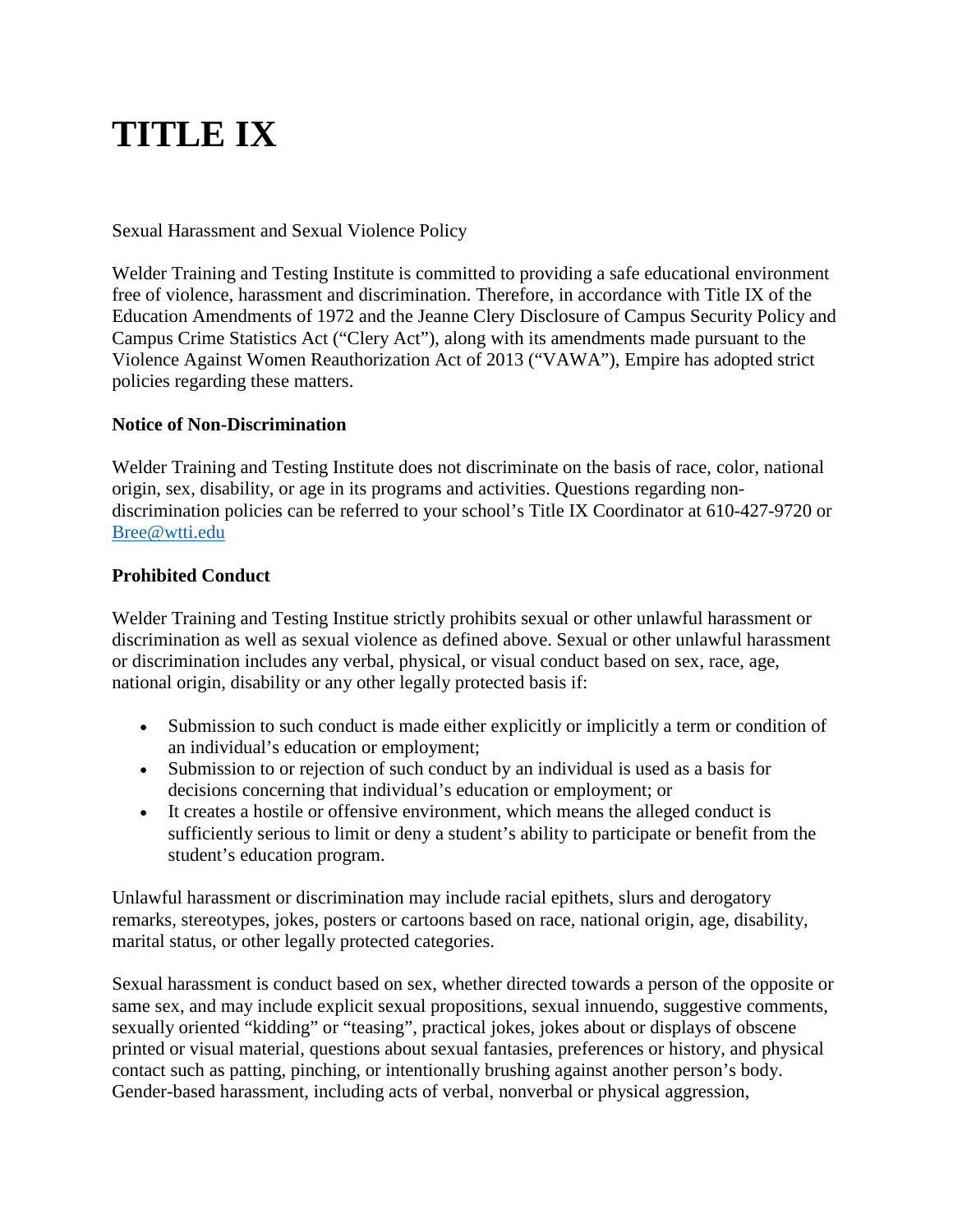intimidation, or hostility based on sex or sex-stereotyping are strictly prohibited, even if those acts do not involve conduct of a sexual nature.

#### **Complaint/Grievance Procedure**

If you believe that you have experienced or witnessed harassment or sexual violence, notify your instructor, supervisor, Director, or preferably the Title IX Coordinator as soon as possible after the incident. Do not allow an inappropriate situation to continue by not reporting it, regardless of who is creating the situation. In addition, it is important to preserve any evidence that may assist in proving that an alleged criminal offense occurred or that may be helpful in obtaining a protection order. No employee, contract worker, student, vendor, or other person who does business with the School is exempt from the prohibitions in this policy. In order to facilitate the investigation, your complaint should include details of the incident or incidents, names of the individuals involved and names of any witnesses.

Following an alleged offense, victims will be provided with written information on their rights (Victim's Rights form) and options for, and available assistance in, changing academic and working situations. The School will make these accommodations if the victim requests them and if they are reasonably available, regardless of whether the victim chooses to report the crime to local law enforcement. Students have the right to request the reasonable academic accommodations through the Director. Accommodation requests will be handled via the Title IX Coordinator.

### **Title IX Coordinator**

The Title IX Coordinator has the responsibility of overseeing all Title IX related activities, complaints and investigations. The Title IX Coordinator can be reached at:

Title IX Coordinator

Welder Training and Testing Institute

720 East Highland Street

Allentown, PA 18109

610-437-9720

Email: [Bree@wtti.edu](mailto:Bree@wtti.edu)

# **Title IX Definitions:**

Complainant – Alleged victim of conduct that could constitute sexual harassment.

Respondent – Individual who has been reported to be the perpetrator of conduct that could constitute sexual harassment.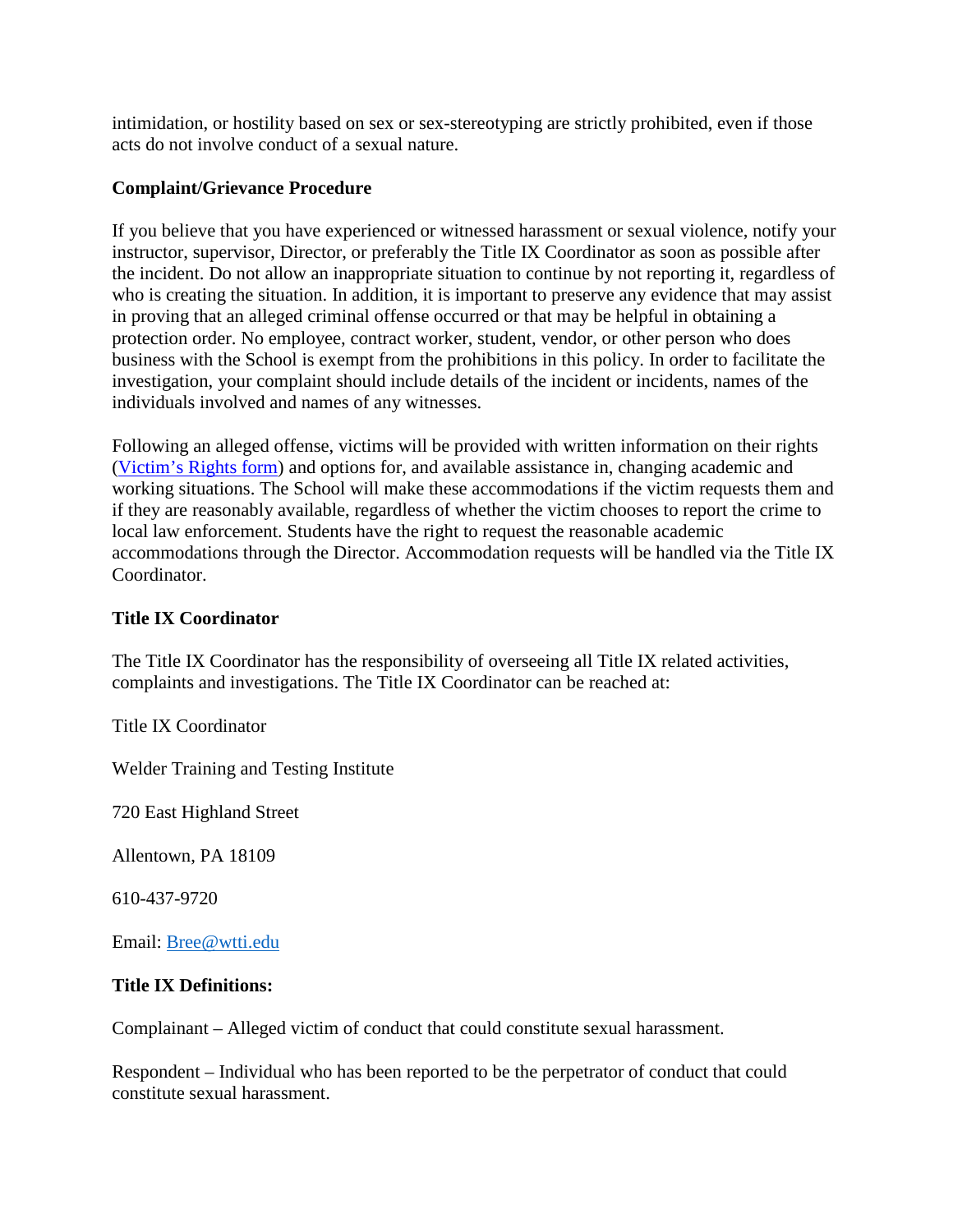Formal Complaint – as a document filed by a complainant or signed by the Title IX coordinator alleging sexual harassment against a respondent and requesting the school investigate the allegation of sexual harassment.

Supportive Measures - as individualized services reasonably available that are nonpunitive,nondisciplinary, and not unreasonably burdensome to the other party while designed to ensure equal educational access, protect safety, or deter sexual harassment.

### **Investigation of Complaints**

In response to all complaints, Welder Training and Testing Institute promises prompt and equitable resolution through a reliable and impartial investigation of complaints, including the opportunity for both parties to present witnesses or other evidence. The time necessary to conduct an investigation will vary based on complexity but will generally be completed within sixty (60) days of receipt of the complaint. In cases where a student does not give consent for an investigation, Welder Training and Testing Institute will weigh the student's request for confidentiality against the impact on School safety to determine whether an investigation must proceed. Complainants should be aware that in a formal investigation due process requires that the identity of the charging party and the substance of the complaint be revealed to the person charged with the alleged harassment.

The preponderance of the evidence standard will apply to investigations, meaning Welder Training and Testing Institute will evaluate whether it is more likely than not that the alleged conduct occurred.

Welder Training and Testing Institute will investigate the allegations in any formal complaint and send written notice to both parties (complainants and respondents) of the allegations upon receipt of a formal complaint.

Welder Training and Testing Institute will provide equal opportunity for the parties to present fact and expert witnesses and other inculpatory and exculpatory evidence.

Complainant and respondent will have the same opportunity to select an advisor of the party's choice who may be, but need not be, an attorney.

Welder Training and Testing Institute will send written notice of any investigative interviews, meetings, or hearings.

Welder Training and Testing Institute will send the parties, and their advisors, evidence directly related to the allegations, in electronic format or hard copy, with at least 10 days for the parties to inspect, review, and respond to the evidence.

Welder Training and Testing Institute will send the parties, and their advisors, an investigative report that fairly summarizes relevant evidence, in electronic format or hard copy, with at least 10 days for the parties to respond.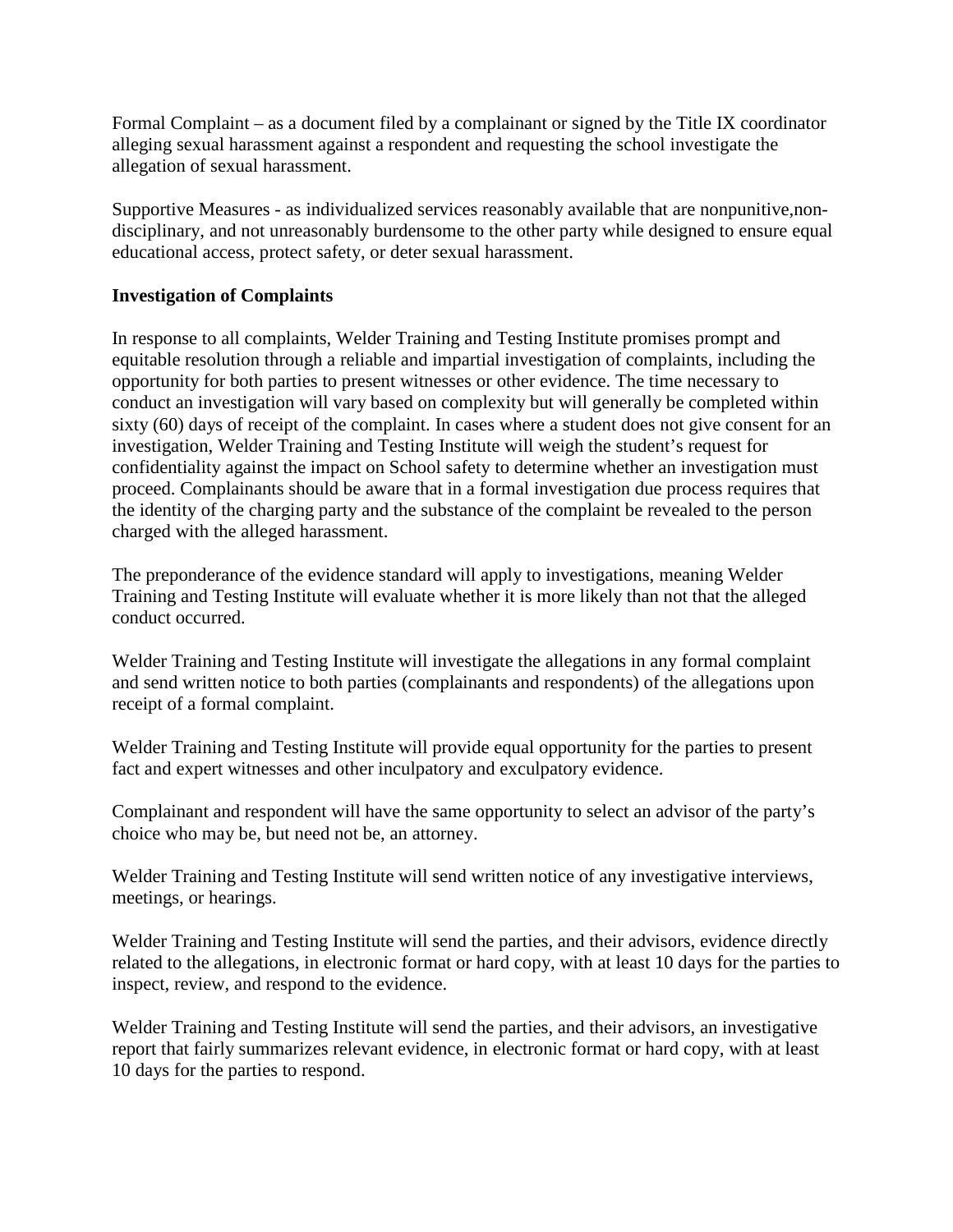Welder Training and Testing Institute will dismiss allegations of conduct that do not meet the definition of sexual harassment or did not occur in a school's education program or activity against a person in the U.S. Such dismissal is only for Title IX purposes and does not preclude the school from addressing the conduct in any manner the school deems appropriate.

Welder Training and Testing Institute may, in their discretion, dismiss a formal complaint or allegations therein if the complainant informs the Title IX Coordinator in writing that the complainant desires to withdraw the formal complaint or allegations therein, if the respondent is no longer enrolled or employed by the school, or if specific circumstances prevent the school from gathering sufficient evidence to reach a determination.

Welder Training and Testing Institute will give the parties written notice of a dismissal (mandatory or discretionary) and the reasons for the dismissal.

Welder Training and Testing Institute may, in their discretion, consolidate formal complaints where the allegations arise out of the same facts.

The Final Rule protects the privacy of a party's medical, psychological, and similar treatment records by stating that schools cannot access or use such records unless the school obtains the party's voluntary, written consent to do so.

There will be a live hearing with cross examination.

# **Live Hearings & Cross-Examination**

- At the live hearing, the decision-maker(s) must permit each party's advisor to ask the other party and any witnesses all relevant questions and follow-up questions, including those challenging credibility.
- If a party does not have an advisor present at the live hearing, the school must provide, without fee or charge to that party, an advisor of the school's choice who may be, but is not required to be, an attorney to conduct cross examination on behalf of that party.
- Such cross-examination at the live hearing must be conducted directly, orally, and in real time by the party's advisor of choice and never by a party personally.
- Schools must create an audio or audiovisual recording, or transcript, of any live hearing.
- The decision-maker must issue a written determination regarding responsibility with findings of fact, conclusions about whether the alleged conduct occurred, rationale for the result as to each allegation, any disciplinary sanctions imposed on the respondent, and whether remedies will be provided to the complainant.
- The written determination will be sent simultaneously to the parties along with information about how to file an appeal.

During the investigation, Welder Training and Testing Institute will provide interim measures, as necessary, to protect the safety and well-being of students and/or employees involved.

If Welder Training and Testing Institute determines that unlawful harassment or sexual violence has occurred, immediate appropriate corrective action will be taken in accordance with the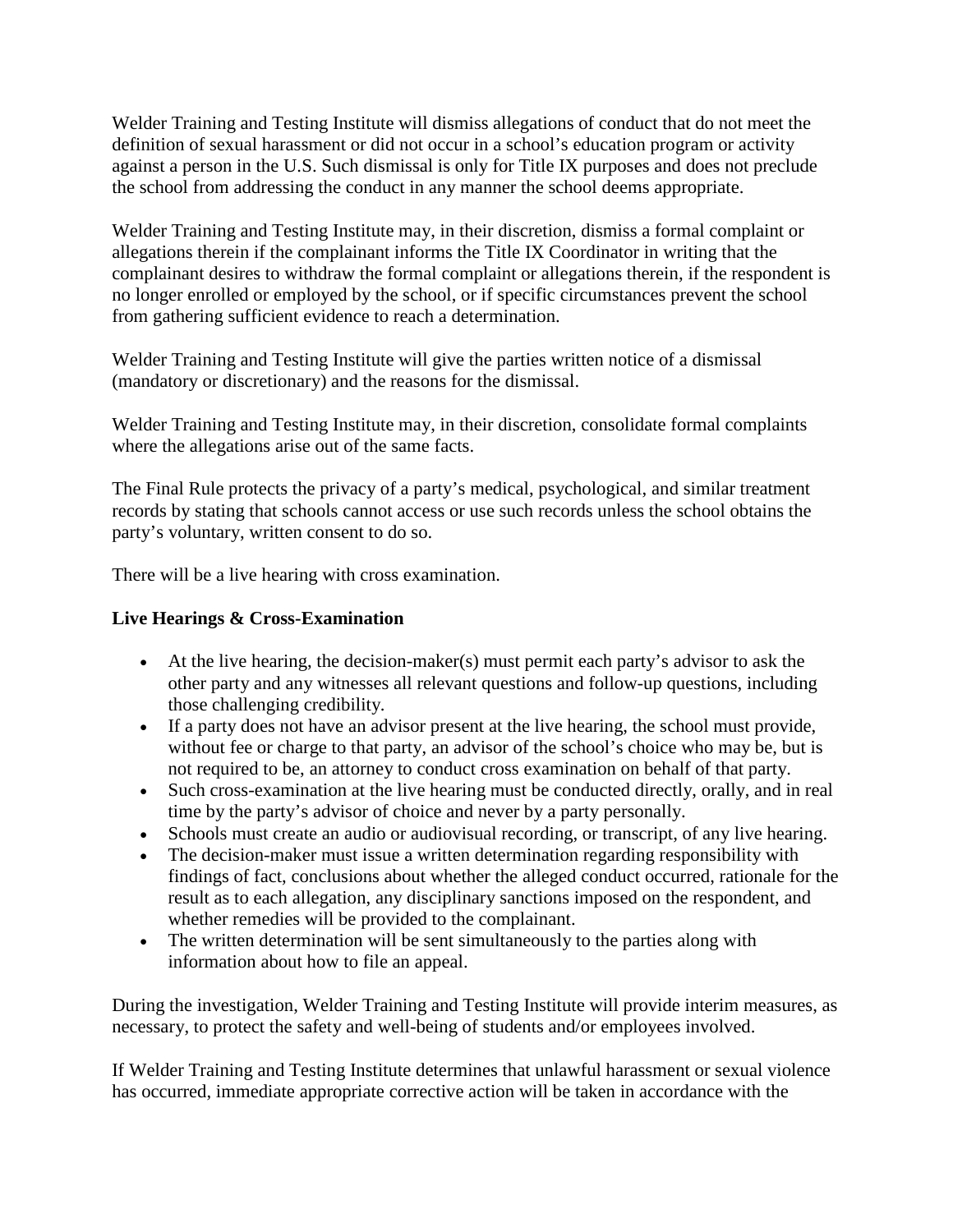circumstances involved, and Welder Training and Testing Institute will take steps to prevent the recurrence of any harassment or discrimination. Any employee determined by Welder Training and Testing Institute to be responsible for unlawful harassment or discrimination will be subject to appropriate disciplinary action, up to and including termination. Remedies for student-related claims may include, but are not limited to, an order to stay away, suspension, or expulsion.

To initiate a criminal investigation, reports of sexual violence should be made to "911" or local law enforcement. The criminal process is separate from the School's disciplinary process. To the extent that an employee or contract worker is not satisfied with the School's handling of a harassment or discrimination complaint, he or she may also contact the appropriate state or federal enforcement agency for legal relief.

# **Appeals**

Once Welder Training and Testing Institute has responded to a report of sex / gender based harassment, discrimination or sexual misconduct, either party has the ability to petition for appeal by written request to the Title IX Coordinator within five(5) business days of the date of the decision.

The written request for appeal must be based on at least one of the following reasons listed below and must include justification for that reason:

- Procedural irregularity that affected the outcome of the matter
- Newly discovered evidence that could affect the outcome of the matter
- Title IX personnel had a conflict of interest or bias, that affected the outcome of the matter
- A school may offer an appeal equally to both parties on additional bases.

# **Informal Resolution**

Welder Training and Testing Institute, in its discretion, to choose to offer and facilitate informal resolution options, such as mediation or restorative justice, so long as both parties give voluntary, informed, written consent to attempt informal resolution. Any person who facilitates an informal resolution must be well trained.

Welder Training and Testing Institute may not require as a condition of enrollment or continuing enrollment, or employment or continuing employment, or enjoyment of any other right, waiver of the right to a formal investigation and adjudication of formal complaints of sexual harassment. Similarly, Welder Training and Testing Institute may not require the parties to participate in an informal resolution process and may not offer an informal resolution process unless a formal complaint is filed.

At any time prior to agreeing to a resolution, any party has the right to withdraw from the informal resolution process and resume the grievance process with respect to the formal complaint.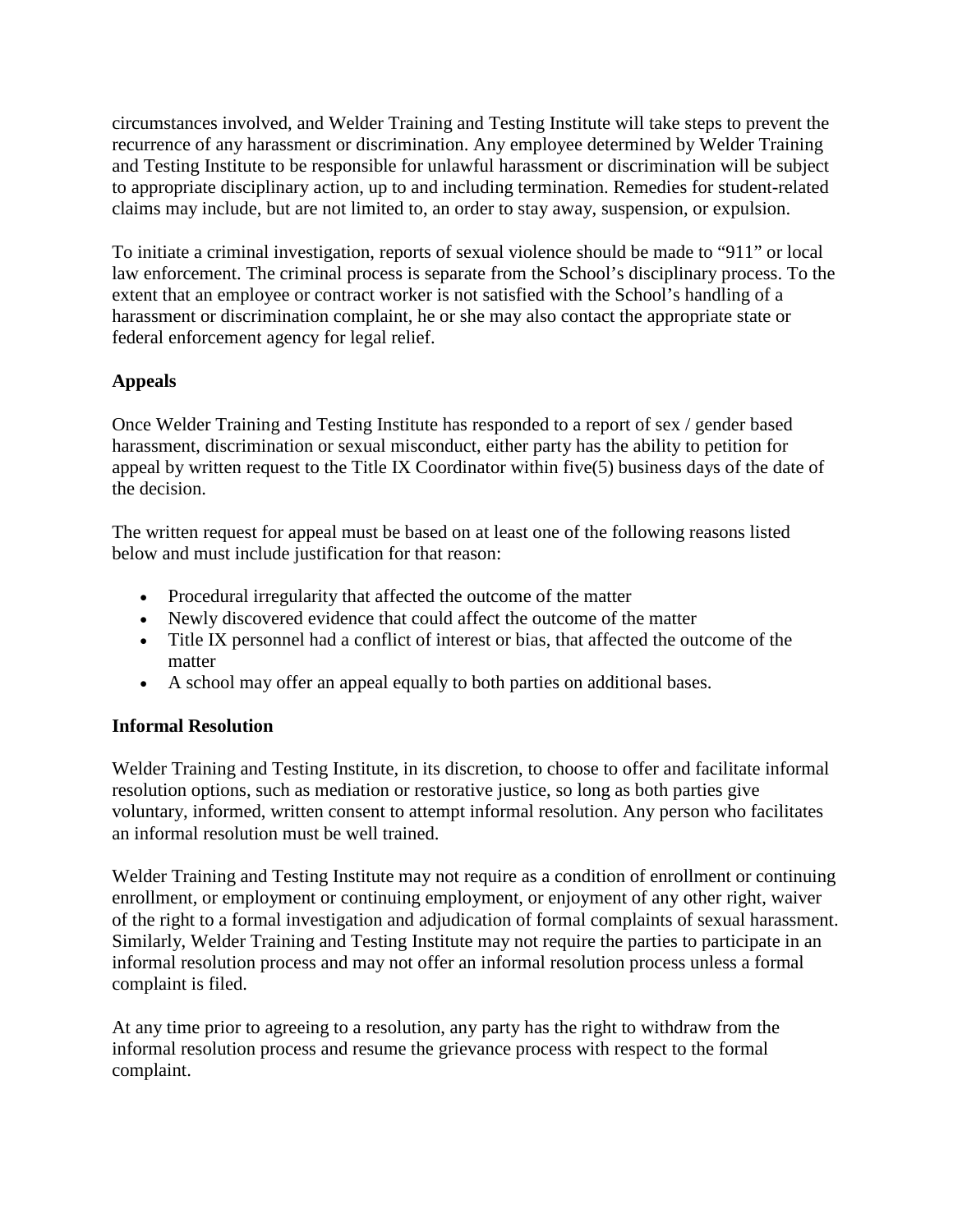Welder Training and Testing Institute must not offer or facilitate an informal resolution process to resolve allegations that an employee sexually harassed a student.

### **Retaliation Prohibited**

Welder Training and Testing Institute will not retaliate against anyone for filing a complaint, and will not tolerate retaliation by students or employees. If you believe you have been retaliated against, you should promptly notify the Title IX Coordinator.

#### **Reporting Requirements**

Victims of sexual misconduct should be aware that School administrators must issue timely warnings for incidents reported to them that pose a substantial threat of bodily harm or danger to other members of the campus community. Welder Training and Testing Institute will make every effort to ensure that a victim's name and other identifying information is not disclosed, while still providing enough information for community members to make safety decisions in light of the danger. Welder Training and Testing Institute reserves the right to notify parents/guardians of dependent students regarding any health or safety risk, or a change in student status.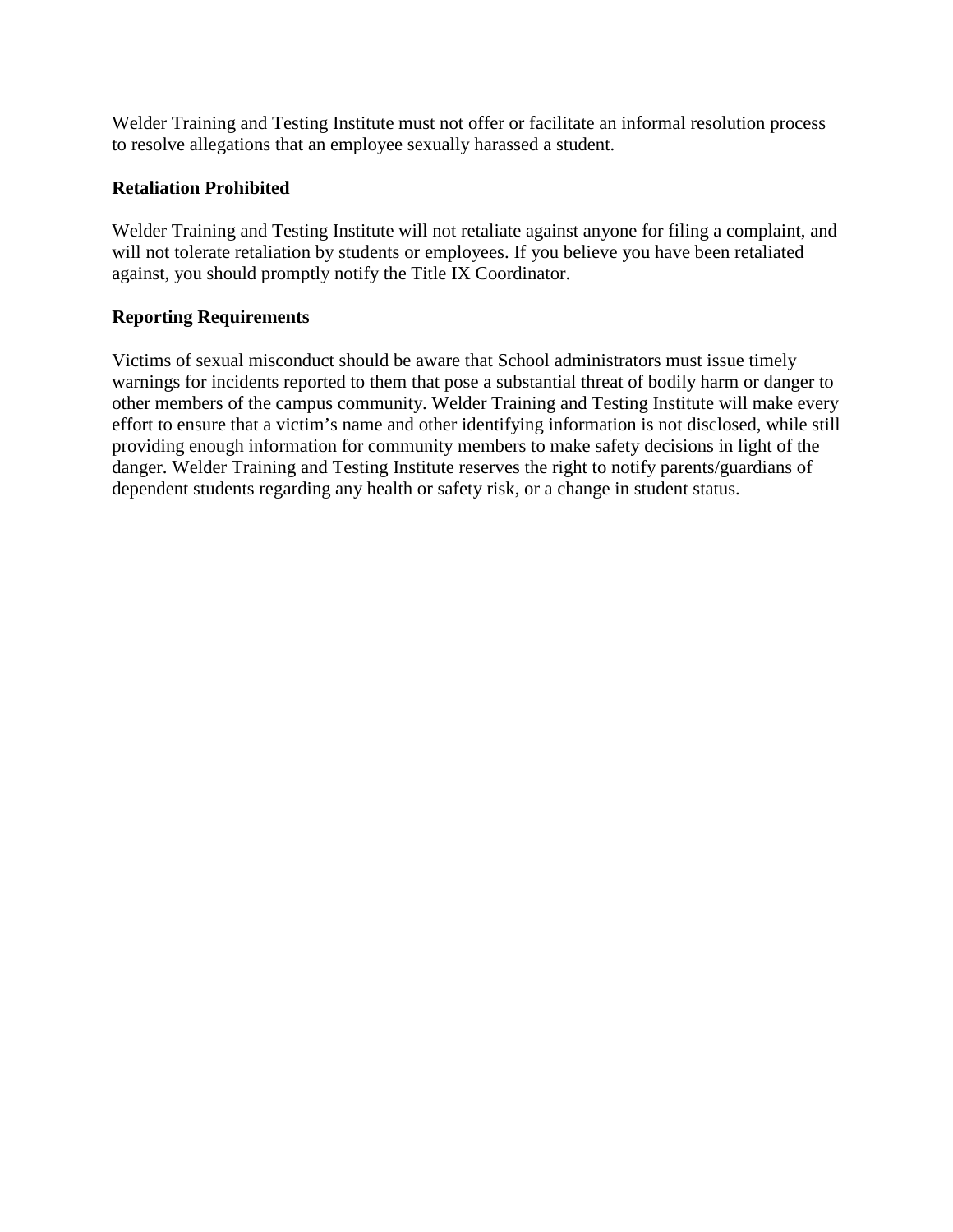# Sexual Harassment and Sexual Violence Victim's Rights

Welder Training and Testing Institute is committed to providing a safe work and school environment. As you believe that you have been victimized via sexual harassment and/or sexual violence, it is important that you understand your rights regarding this matter and the process that will ensue. Following any alleged offense, the School will work with victims with options regarding, and available assistance in, changing academic and working situations. The School will make these accommodations if the victim requests them and if they are reasonably available, regardless of whether the victim chooses to report the crime to local law enforcement. Victims have the right to request the reasonable academic accommodations through the Title IX Coordinator. In response to all complaints, the School promises prompt and equitable resolution through a reliable and impartial investigation of complaints, including the opportunity for both parties to present witnesses or other evidence. The time necessary to conduct an investigation will vary based on complexity but will generally be completed within sixty (60) days of receipt of the complaint. The School shall maintain confidentiality for all parties to the extent possible, but absolute confidentiality cannot be guaranteed. In cases where a student or employee does not give consent for an investigation, the School will weigh the request for confidentiality against the impact on School safety to determine whether an investigation must proceed. Complainants should be aware that in a formal investigation due process generally requires that the identity of the charging party and the substance of the complaint be revealed to the person charged with the alleged harassment. The preponderance of the evidence standard will apply to investigations, meaning the School will evaluate whether it is more likely than not that the alleged conduct occurred. Both parties will receive written notice of the outcome of the complaint. During the investigation, the School will provide interim measures, as necessary, to protect the safety and well-being of students and/or employees involved. If the School determines that unlawful harassment or sexual violence has occurred, immediate appropriate corrective action will be taken in accordance with the circumstances involved, and the School will take steps to prevent the recurrence of any harassment, violence or discrimination. Any employee determined by the School to be responsible for unlawful harassment or discrimination will be subject to appropriate disciplinary action, up to and including termination. Remedies for student-‐related claims may include, but are not limited to, an order to stay away, suspension, or expulsion. To initiate a criminal investigation, reports of sexual violence should be made to "911" or local law enforcement. The criminal process is separate from the School's disciplinary process. To the extent that an employee or contract worker is not satisfied with the School's handling of a harassment or discrimination complaint, he or she may also contact the appropriate state or federal enforcement agency for legal